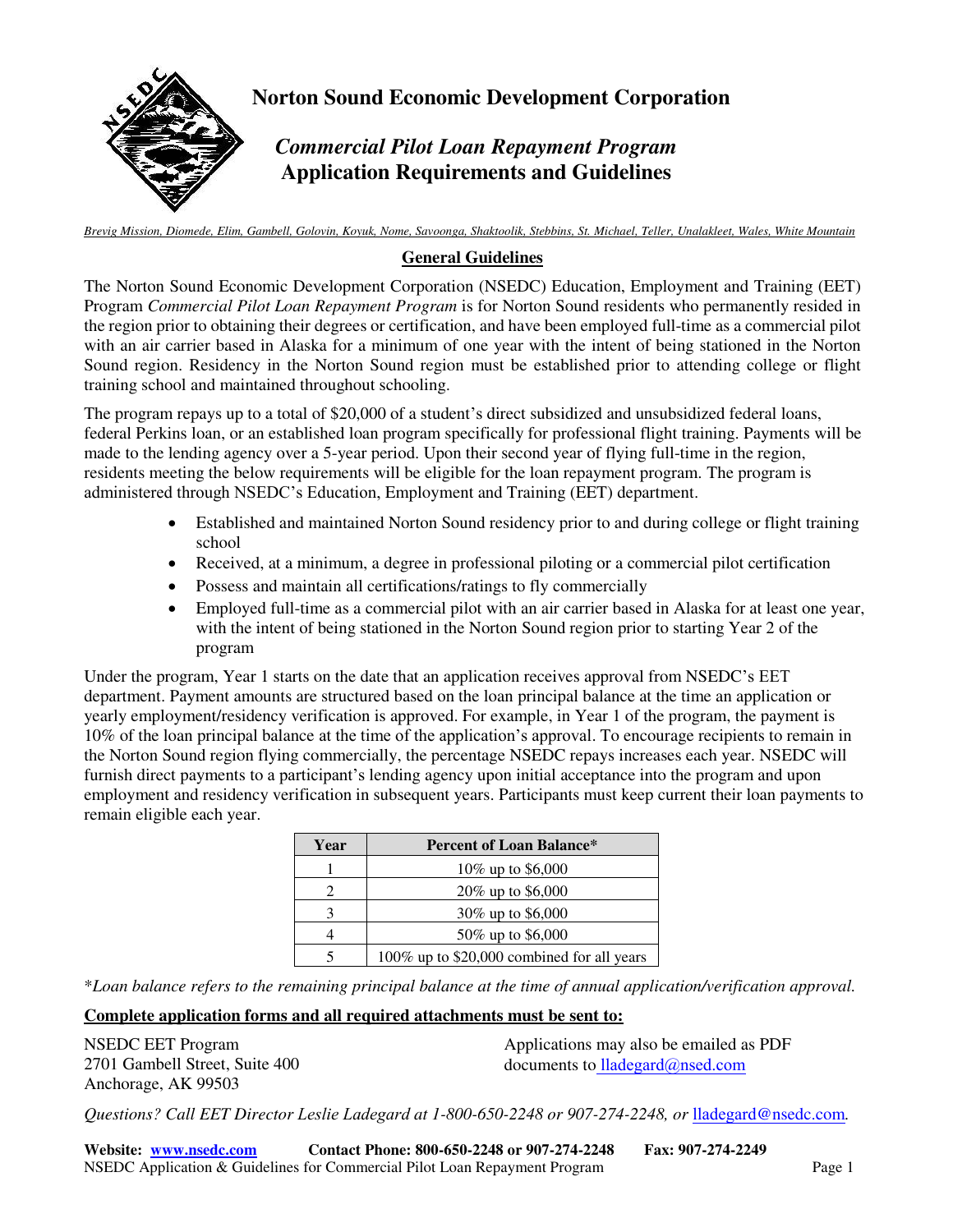#### **Detailed Guidelines**

### **1. Program Eligibility**

- a. **Residency:** To be eligible for the commercial pilot loan repayment program, an applicant must have met NSEDC's residency guidelines immediately prior to starting college or training and maintained their residency throughout their college tenure or flight training.
	- i. If a recipient does not return to the Norton Sound region within one year of program acceptance or does not otherwise meet NSEDC's residency requirements, he or she must re-establish residency (one year) in the Norton Sound region before eligibility is reinstated.
- b. **Piloting Credentials:** Applicant must hold a professional piloting degree or higher and/or possess a Commercial Pilot Certification.
- c. **Employment:** Applicant must meet all of the following requirements:
	- i. Employed full-time as a commercial pilot with any air carrier based in Alaska with the intent of being stationed in the Norton Sound region prior to starting Year 2 of the program
	- ii. Must be employed full-time as a commercial pilot at the time of application
	- iii. Applicant must maintain continuous full-time employment as a commercial pilot to participate in the program.
- d. **Good Standing:** Applicant must not be in default or delinquent on any federal, state, local or commercial qualifying loan.
- e. **Term:** Applicants will have ten (10) years, from the time of program acceptance, to participate in the loan repayment program.
- **2. Loan Eligibility:** Direct subsidized and unsubsidized federal loans, federal Perkins loan, or a loan from an established lending program specifically for professional flight training received after January 1, 2009 that are utilized in the pursuit of degrees as described in (a) and/or (b) below:
	- a. **Undergraduate:** Earning a post-secondary degree in professional piloting.
	- b. **Certification/Rating:** Students pursuing professional flight training with the intent of applying the training toward commercial piloting. Eligible vocational training includes the pursuit of the following at an established flight training school: a private pilot's license, commercial pilot rating, instrument rating, multi-engine rating, or Airline Transport Pilot (ATP) certificate.
	- c. **Ineligible loans:** Loans received prior to January 1, 2009 and those received for degrees, certificates, or endorsements pursued after an applicant has received their commercial pilot's license and required certificates/endorsements for employment by a regional air carrier are not eligible for the repayment program.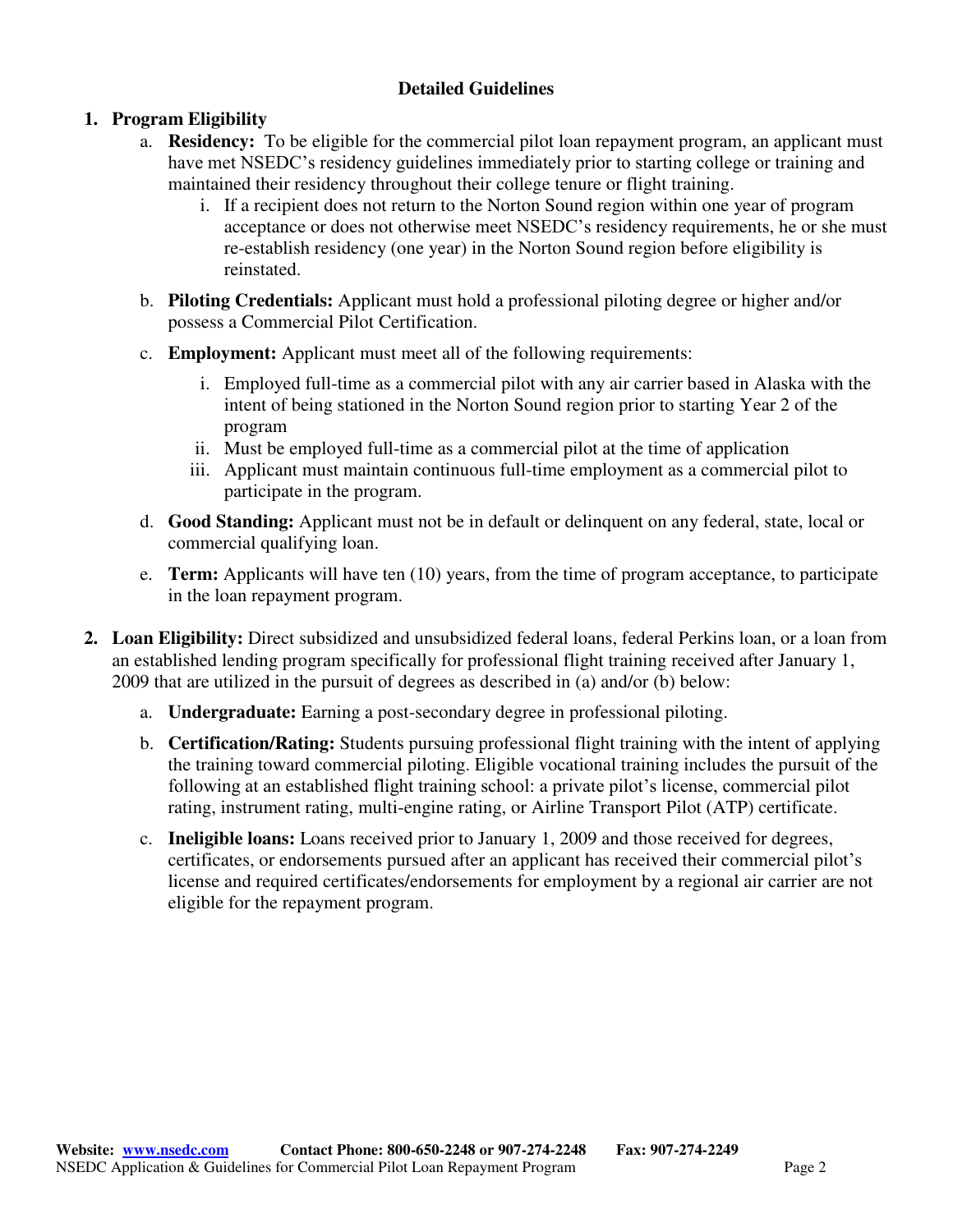#### **3. Payment Amount & Payment Schedule**

a. **Amount:** The payment amounts are structured based on the loan principal balance at the time an application or annual employment/residency verification is approved. Total payments made to any individual under this program, for any and all participating years, shall not exceed \$20,000. The maximum payment for any given year will be the lower of the corresponding percentage in the table or \$6,000.

| Year | <b>Percent of Loan Balance</b>             |
|------|--------------------------------------------|
|      | 10% up to \$6,000                          |
|      | 20% up to \$6,000                          |
|      | 30\% up to \$6,000                         |
|      | 50\% up to \$6,000                         |
|      | 100% up to \$20,000 combined for all years |

- b. **Schedule:** The first year (10%) payment will be made following the completion of at least one year of flying full-time as a commercial pilot with an air carrier based in Alaska.
	- **i.** Prior to the second year payment (20%), a participant must be flying full-time as a commercial pilot with a regional air carrier based in the Norton Sound region
	- **ii.** Payments for subsequent years will be solely based on the anniversary date of program acceptance and approval of annual employment and residency verification. Payments will be made directly to the participant's lending agency upon receiving all required documentation.
- c. **Taxes:** Payments on behalf of participant may be considered taxable income. The participant is responsible for reporting and paying any taxes associated with the payments.

#### **NSEDC Commercial Pilot Loan Repayment Application Requirements:**

All applications must include the following:

- **a. NSEDC Commercial Pilot Loan Repayment Application Form.**
- **b. Proof of Employment (verification form provided):**
	- i. **Year 1:** with an air carrier based in Alaska
	- ii. **Years 2-5:** with a regional air carrier based in the Norton Sound region
- **c. Current copy of student loan statement(s).**
- **d. Personal Statement**: Briefly describe why you want to fly in the Norton Sound region *(250 – 500 words)*.
- **e. Copy of your college diploma and/or certificate/ratings.**
- **f. Official Transcripts**: Provide a copy of official transcripts from each accredited institution that you have attended and/or certificates/ratings.
- **g. Two Letters of Recommendations**: Provide two (2) letters of recommendation from pilots, employers, or others with knowledge of your experience or potential. Please do not submit letters from immediate family members.
- **h. Residency Certification Form and Proof of Residency.**
- **i. Each Subsequent Year:** Participant must submit proof of employment and current copy of loan statements, annually on or after the anniversary date of program acceptance.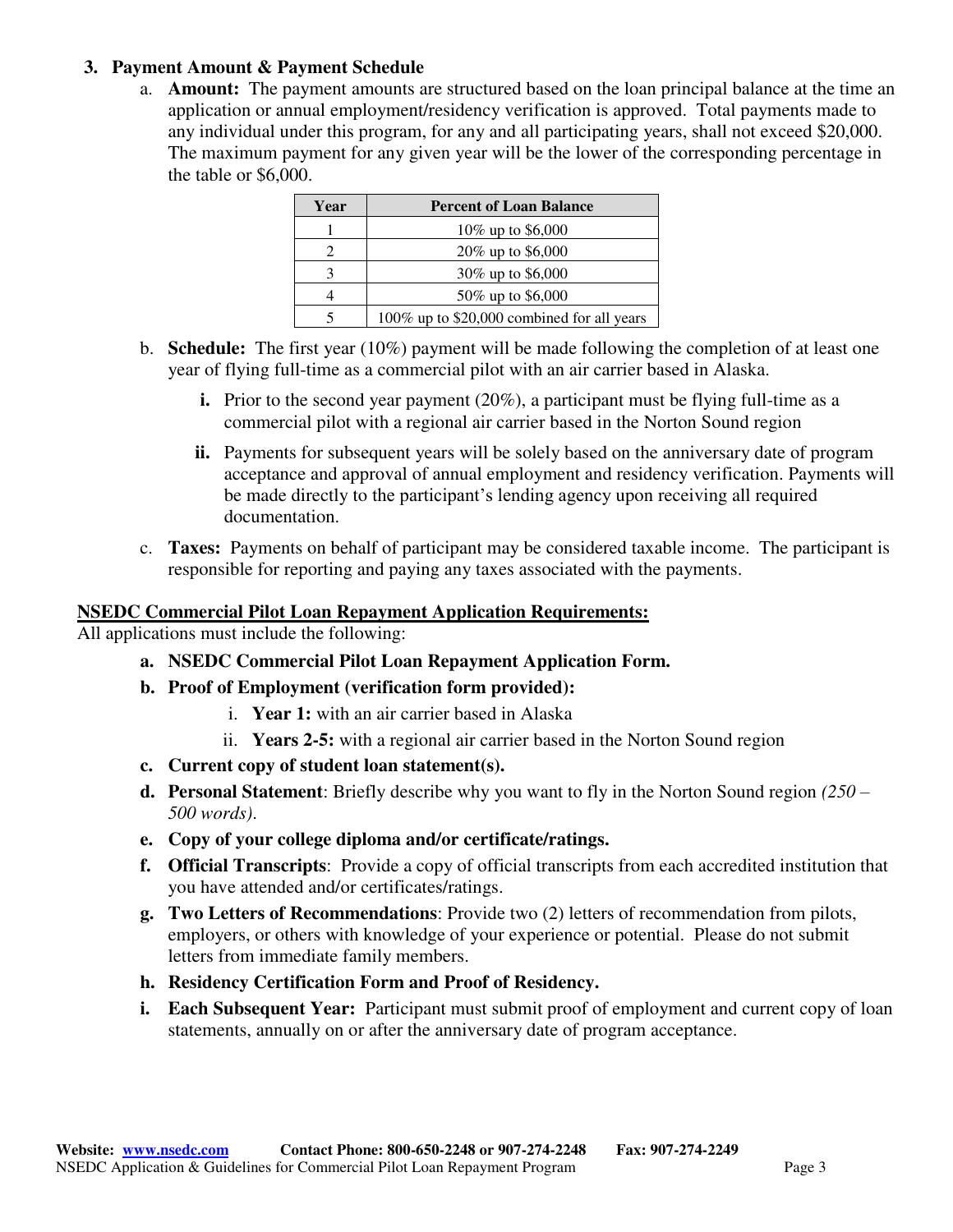#### **NSEDC Commercial Pilot Loan Repayment Recipient Eligibility Requirements**

**Norton Sound Region Residency**: Each participant must have qualified as a Norton Sound Resident under NSEDC's Norton Sound Residency Guidelines or be a resident of Shishmaref prior to attending college, and must have maintained residency during their college education or flight training. Each participant must sign a residency certification form. Proof of current residency is required, and NSEDC may request additional proof of residency. *Note:* Students may claim internships or temporary summer employment in a degreerelated job as an additional allowable absence under the Norton Sound Residency Guidelines. Allowable absences do not count against the maximum number of days that an individual can be out of the Norton Sound region.

#### **NSEDC Loan Repayment Appeals Processes**

**1. Residency Appeals.** Applicants who are denied due to the residency requirement may appeal the residency determination to the NSEDC Board Appeals Committee. If the NSEDC Board Appeals Committee determines that the applicant is a resident, the application will be reviewed to ensure all other requirements are met. If all requirements are satisfied, the applicant shall receive assistance.

**2. Denial Due to Administrative Error.** If your loan repayment application is denied, and you believe that the denial was due to administrative error, please submit a written statement along with all supporting evidence to Tyler Rhodes at *tyler@nsedc.com*. Final determinations will be made based on this letter and attachments.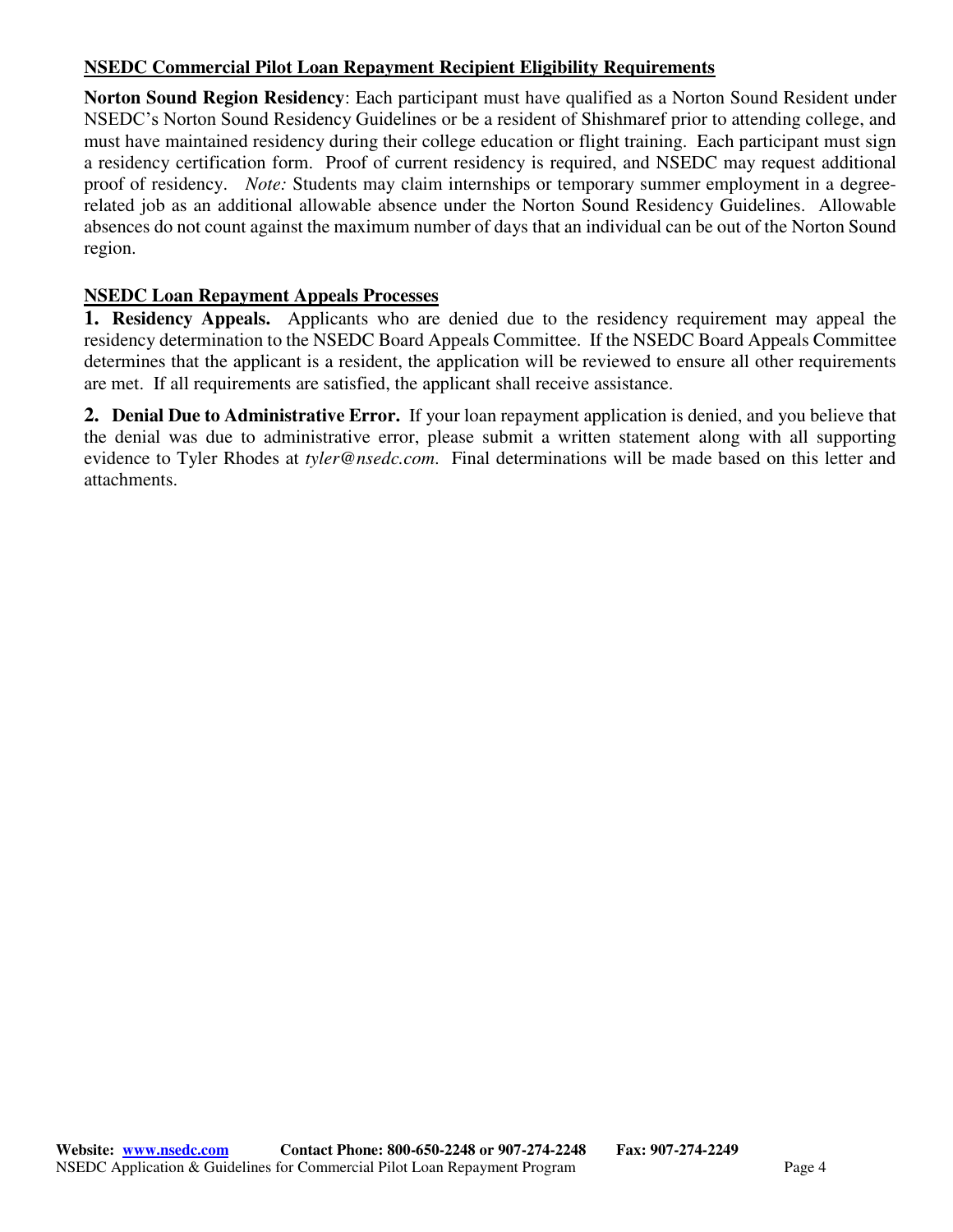

## **Norton Sound Economic Development Corporation**

*Education, Employment and Training Department 2701 Gambell Street, Suite 400 Anchorage, AK 99503 Tel. (888) 650-2248 • (907) 274-2248 Fax. (907) 274-2249 • [www.nsedc.com](http://www.nsedc.com/) • lladegard@nsedc.com*

*Brevig Mission, Diomede, Elim, Gambell, Golovin, Koyuk, Nome, Savoonga, Shaktoolik, Stebbins, St. Michael, Teller, Unalakleet, Wales, White Mountain* 

# *NSEDC Commercial Pilot Loan Repayment Application*

### **1. Personal Information**

|                                                                                                                                                                                                                                        | Last Name: 1988                                                                                                                                                                                                                |
|----------------------------------------------------------------------------------------------------------------------------------------------------------------------------------------------------------------------------------------|--------------------------------------------------------------------------------------------------------------------------------------------------------------------------------------------------------------------------------|
| Date of Birth:                                                                                                                                                                                                                         |                                                                                                                                                                                                                                |
|                                                                                                                                                                                                                                        |                                                                                                                                                                                                                                |
| Phone:                                                                                                                                                                                                                                 | Email: North Communication of the Communication of the Communication of the Communication of the Communication of the Communication of the Communication of the Communication of the Communication of the Communication of the |
| 2. Employment Information                                                                                                                                                                                                              |                                                                                                                                                                                                                                |
|                                                                                                                                                                                                                                        | Position:                                                                                                                                                                                                                      |
|                                                                                                                                                                                                                                        |                                                                                                                                                                                                                                |
| Supervisor's Name/Title: Date of Hire: Date of Hire:                                                                                                                                                                                   |                                                                                                                                                                                                                                |
| 3. School Information                                                                                                                                                                                                                  |                                                                                                                                                                                                                                |
| University/College or Flight School Attended:<br><u>Letter and the set of the set of the set of the set of the set of the set of the set of the set of the set of the set of the set of the set of the set of the set of the set o</u> |                                                                                                                                                                                                                                |
|                                                                                                                                                                                                                                        |                                                                                                                                                                                                                                |
| Completion Date: 2000 and 2000 and 2000 and 2000 and 2000 and 2000 and 2000 and 2000 and 2000 and 2000 and 200                                                                                                                         |                                                                                                                                                                                                                                |

### **4. Student Loan Information**

| Name, Address and Phone Number of Loan Provider | <b>Current Loan Balance</b> |
|-------------------------------------------------|-----------------------------|
|                                                 |                             |
|                                                 |                             |
|                                                 |                             |
|                                                 |                             |